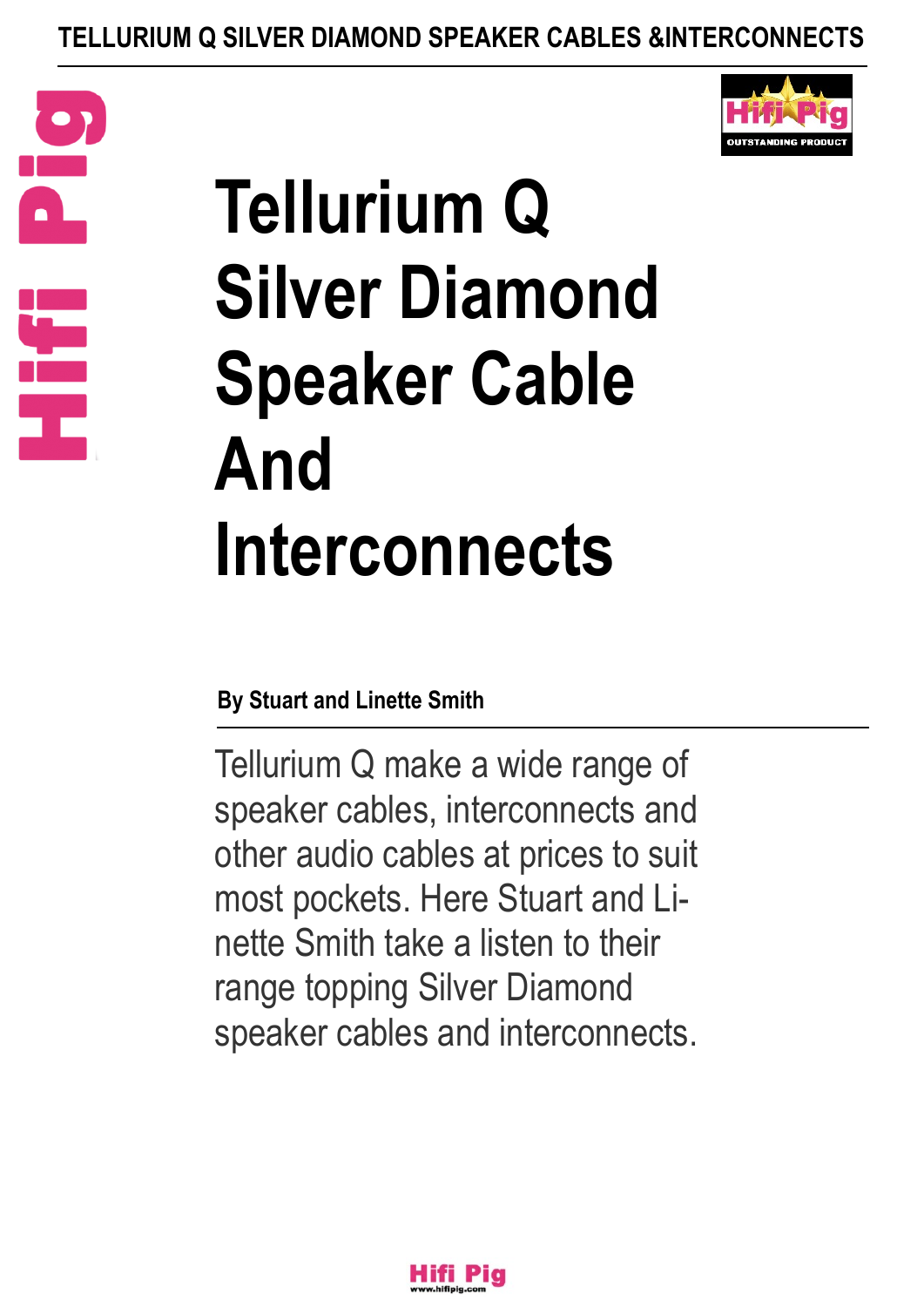

 $\int$ e don't do many cable reviews here at Hifi Pig Towers because we tend to find what we like, place it in the main system and leave it there. The last such cable to find a permanent spot in our main system was the Ultra Blacks from Tellurium Q. We've a hundred and one different cables we could have in the system, and which we do use when we put together and review more modest systems, but time and time again we always found ourselves going back to the Ultra Blacks in our reference system…until recently.

I say recently, but truth be known we had the Silver Diamond cables probably before anyone else, but I like to get a proper feel for a product before spouting lyrically, or otherwise, about it and so these cables have sat in the main system for months and months and I've no desire to take them out and substitute them for anything else. I'm going to speak about the cables as a whole; that is speaker cables and interconnects as a loom, simply because that is how I've used them.

#### **Construction**

The interconnects are pretty straight forward affairs with a relatively modest thickness cable in black sheathing connected to very nice quality XLRs. There's little to say other than that; they look straight forward and nothing particularly flash. If you are one of those people who are looking for glitz and glam over what comes out the speakers then move along, there's nothing to see here. That said, the presentation box the interconnects arrive in is rather nice in a " I've clearly bought something that's quite lovely" kind of way, but again it's nothing overly flash or "look at me".

Likewise the speaker cables. They're a similar construction to the Ultra Blacks in that there are two, it has to be said pretty thick cables (much thicker than the Ultra Blacks), separated from each other by about an inch or so and then hidden in a black braid. Tellurium Q have added a metal block where the sheath ends which adds to the overall quality feel of these cables and they are terminated with good quality spades

That's about all I can tell you about what goes into making up these cables as, as with all their cables, Tellurium Q aren't particularly forthcoming with specifics



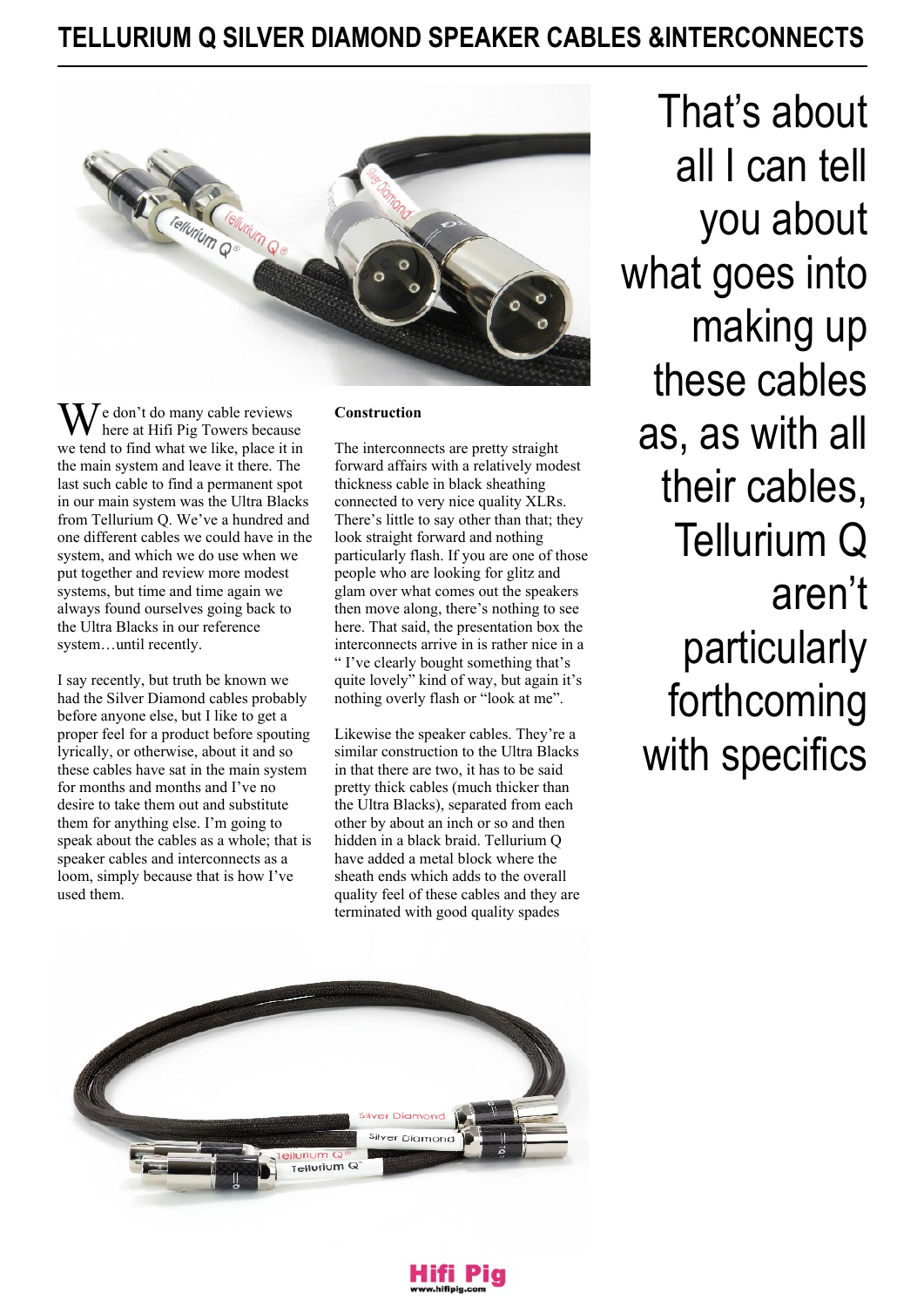There's a feeling of more of everything. More involvement, more toe tapping…more musical enjoyment.

with what looks to be a silver coating. The speaker cables are pretty heavy beasts but once locked in place they don't go anywhere.

That's about all I can tell you about what goes into making up these cables as, as with all their cables, Tellurium Q aren't particularly forthcoming with specifics…understandable given the number of copy cats out there ready to pounce and make a fast buck on the work of others.

#### **Sound**

There's always that moment of anticlimax with cables in my experience. Truth is cables don't really excite me in the same way that a new preamplifier or pair of speakers do. What I'm trying to get across is that my expectation is that cables are much of a muchness…or this was my thinking up until a few years ago when I actually bothered to experiment and listen closely to the differences cables could have on a system….though they still don't enthuse me overly. I'm still very wary however, and treat much of what is said about the magic properties of some cables with a rather large pinch of salt and I'm well aware that when a cable rep' starts talking about their cables that I'm being

sold to. Geoff Merrigan arrived chez nous with no such bluster and little more than a "plug them in and tell me what you think in a few weeks" attitude. I've read the Tellurium Q website and all their chatter about phase distortion and what not and to be honest that all goes over my head; it doesn't interest me, something either does its job or it doesn't…end of story!

I've had conversations with Mr Merrigan over the last few years and he has a theory that all cables act as some kind of filter and the job of the cable manufacturer is to make that filtering as unobtrusive/negligible as possible. I have issues with the whole filtering concept but that's a different story and for another time.

Our system has been put together very carefully over the years and it is there to do two things: First of all it has to play music in a way that we enjoy and secondly it has to be resolving enough to be used as a review tool. Nothing gets in the system if it doesn't meet these two criteria.

Plugging the Silver Diamond loom into the system was greeted with an immediate, and somewhat surprising "Oh, this is actually better in many



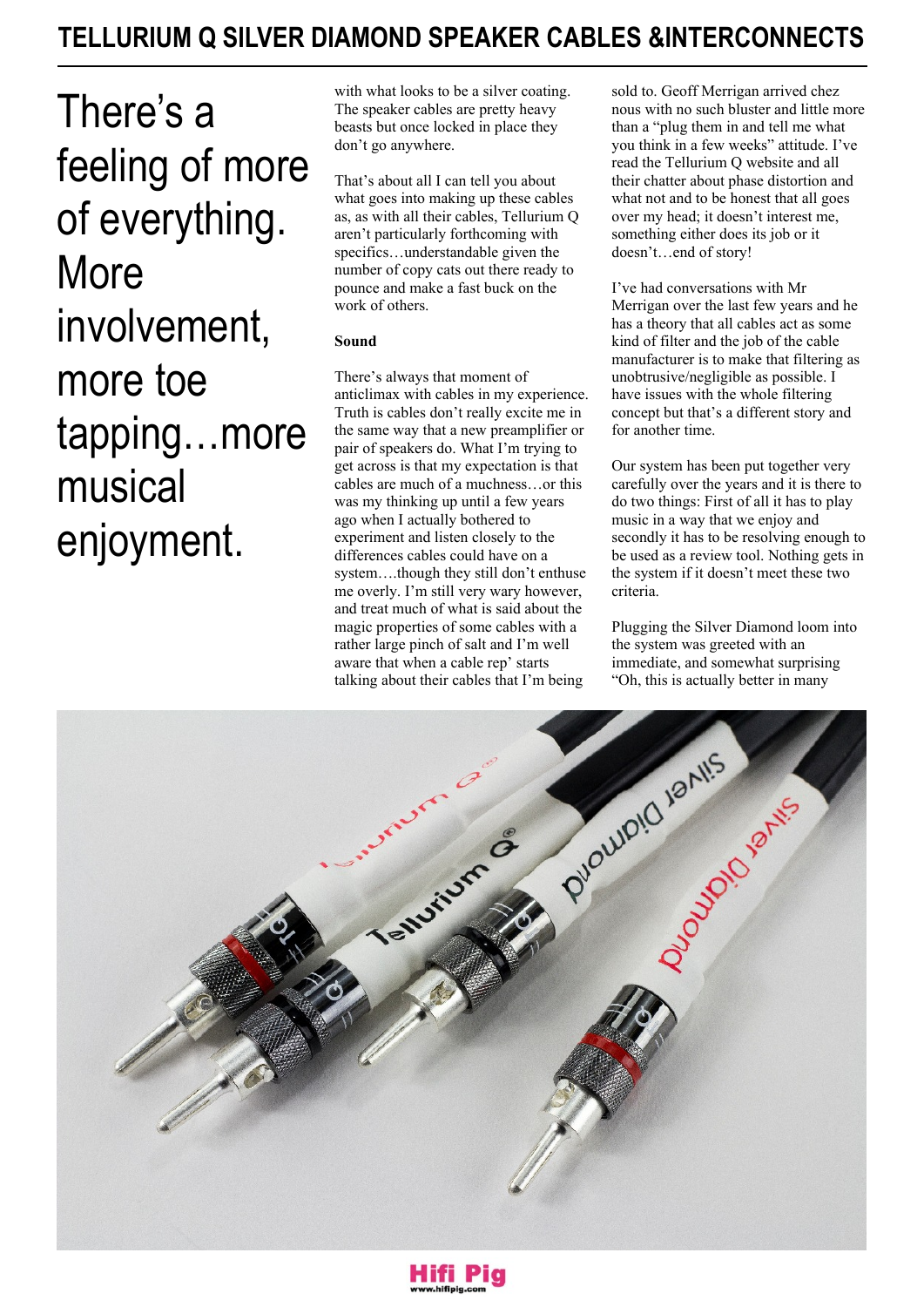ways". Actually it was more of a "F%3k, where did that come from?"

There's a feeling of more of everything. More involvement, more toe tapping…more musical enjoyment. OK, let's back off for a while and just leave the system to play for a bit without listening too much as I don't want to get into that whole " well it's certainly different, but is it better" situation...but it is better and there is no doubt about it! There's better separation of instruments, better and bigger soundstage, more fine detail in the mix and just an overall picture that you are getting closer to the music in a very real sense. This is not subtle either! There's speed, slam and everything that makes music exciting in spades and it's quite something. Daft Punk sum this cable loom up pretty much spot on in their tune "Faster, Better, Stronger". Veils lifted, inky black backgrounds…insert audiophile reviewer babble of choice! They really are that good in this system!

OK, perhaps it's a synergy thing and so a more modest system was thrown together…and you know what, you get the same effect; more of everything. Fine detail is the thing that really comes to the fore; little clues in the mix that you knew were there but took little

notice of suddenly become more apparent. Fleetwood Mac's Songbird is a case in point; there's a real palpable feeling that you are sat about ten rows back in an empty concert hall with all the atmospherics that that conjures…the same track on the main system is a real close your eyes and you're there moment.

OK, popping the Silver Diamonds into a crap system isn't going to elevate it to the level of the upper echelons of audio nirvana, but it is like you're playing with much better kit throughout.

#### **Conclusion**

These are the best cables I have used in my system… period... and I do not say that lightly! They have been in and out and compared with other cables we have to hand and every time they are taken out there's an immediate "nope, get them back in" comment from Linette or myself. What they do is difficult to put your finger on exactly; there's a feeling of rightness and a sense that you are getting closer to the feeling of the music in an emotional sense. There's more detail, more space...and they just sound right.

These are the best cables I have used in my system… period... and I do not say that lightly!